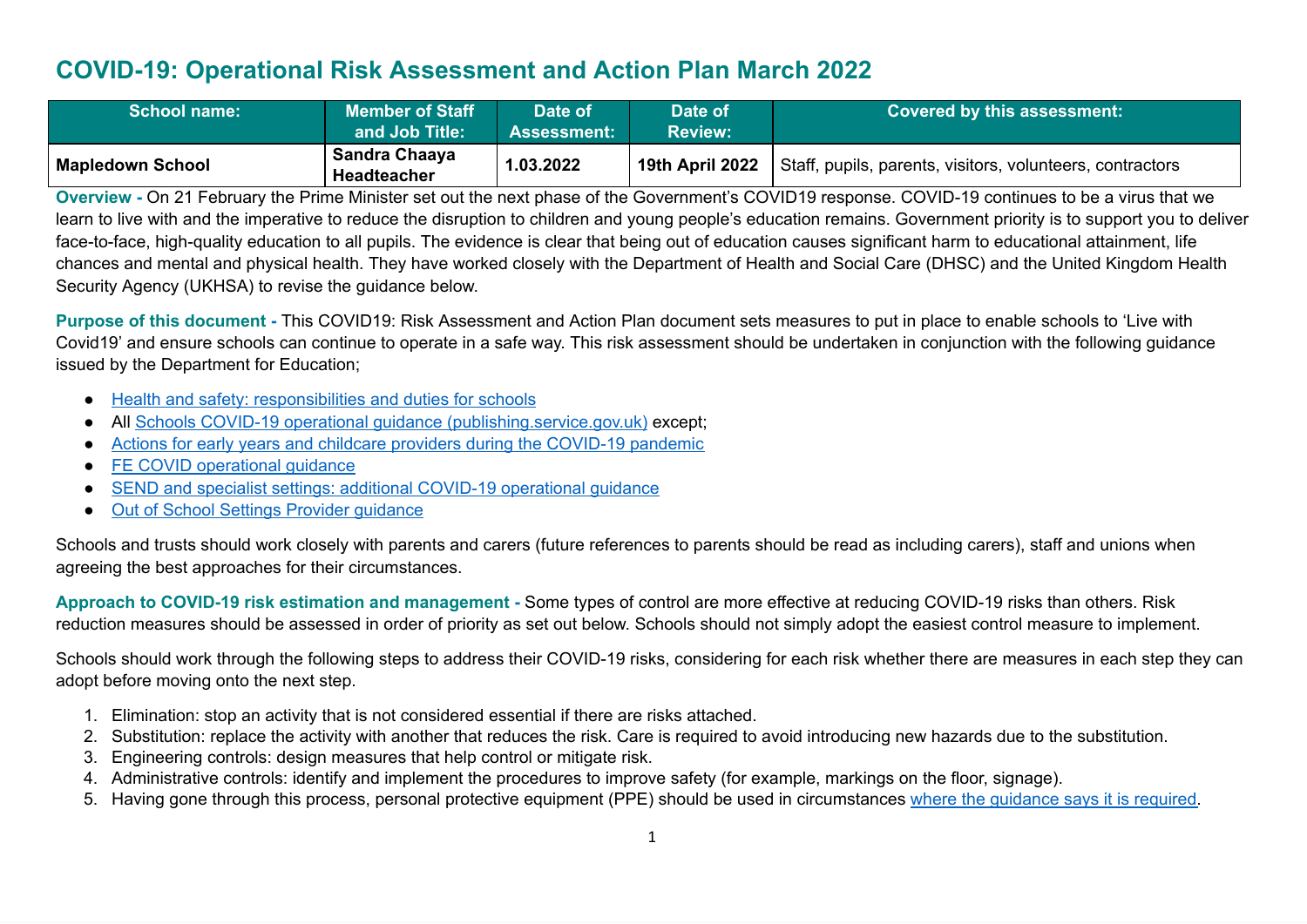## **Risk Matrix**

## **I = Impact P = Probability R = Risk RR = Residual Risk**

| Impact (I) risk rating:                                                    | <b>Probability (P) risk rating:</b> | <b>Overall risk rating:</b> |
|----------------------------------------------------------------------------|-------------------------------------|-----------------------------|
| 5. Catastrophic                                                            | 5. Almost certain to happen         | 16 or more - red            |
| 4. Major $-$ e.g. likely to result in school closure                       | 4. Likely                           | 12 to 15 - amber            |
| 3. Moderate – e.g. likely to result in one or more classes having to close | Possible                            | $\sqrt{9}$ to 11 – amber    |
| 2. Minor                                                                   | 2. Unlikely                         | <b>Below 9 - green</b>      |
| 1. Negligible                                                              | 1. Negligible                       | Below 9 - green             |

## **Risk Assessment**

| <b>Risk</b><br><b>Concern</b>        | P | R | <b>Control Measures</b>                                                                                                                                                                                                                                                                                                                                                                                                                                                                                                                                                                                              | <b>Y/N</b> | <b>Proposed further action</b>                                                                                                                                                                                                                                                                                                                                                                                           | <b>RR</b> |
|--------------------------------------|---|---|----------------------------------------------------------------------------------------------------------------------------------------------------------------------------------------------------------------------------------------------------------------------------------------------------------------------------------------------------------------------------------------------------------------------------------------------------------------------------------------------------------------------------------------------------------------------------------------------------------------------|------------|--------------------------------------------------------------------------------------------------------------------------------------------------------------------------------------------------------------------------------------------------------------------------------------------------------------------------------------------------------------------------------------------------------------------------|-----------|
| Positive or<br>symptomatic<br>people |   |   | When an individual develops COVID-19 symptoms or has a<br>positive test<br>Pupils, staff and other adults should follow guidance on<br>COVID-19: people with COVID-19 and their contacts if they<br>have Symptoms of coronavirus (COVID-19) - NHS<br>Pupils in schools should usually self-isolate in their boarding<br>school. Only in exceptional circumstances, where there is an<br>overriding health or safeguarding issue, should a pupil<br>self-isolate away from school.<br>Pupils and staff should return to school as soon as they can, in<br>line with COVID-19: people with COVID-19 and their contacts | Y          | Letter sent to parents to<br>communicate our policy and<br>guidance - all symptomatic<br>children are asked to undertake a<br>test. All positive children must<br>isolate for at least 5 days and can<br>only return to school following 2<br>negative LTF on days 5 and 6, or<br>consecutive thereafter.<br>In the event of an outbreak (2 or<br>more cases in a class), the school<br>will revert to bubbles and masks | 9         |
|                                      |   |   | <b>Asymptomatic testing</b><br>From 21 February 2022, staff and pupils in mainstream<br>secondary schools will not be expected to continue taking part<br>in regular asymptomatic testing and should follow<br>asymptomatic testing advice for the general population.                                                                                                                                                                                                                                                                                                                                               |            | throughout communal areas.<br>Pupils who become symptomatic<br>onsite must be taken to our<br>isolation room (music room) where<br>staff (wearing full PPE) will support<br>them until their parents/carers                                                                                                                                                                                                              |           |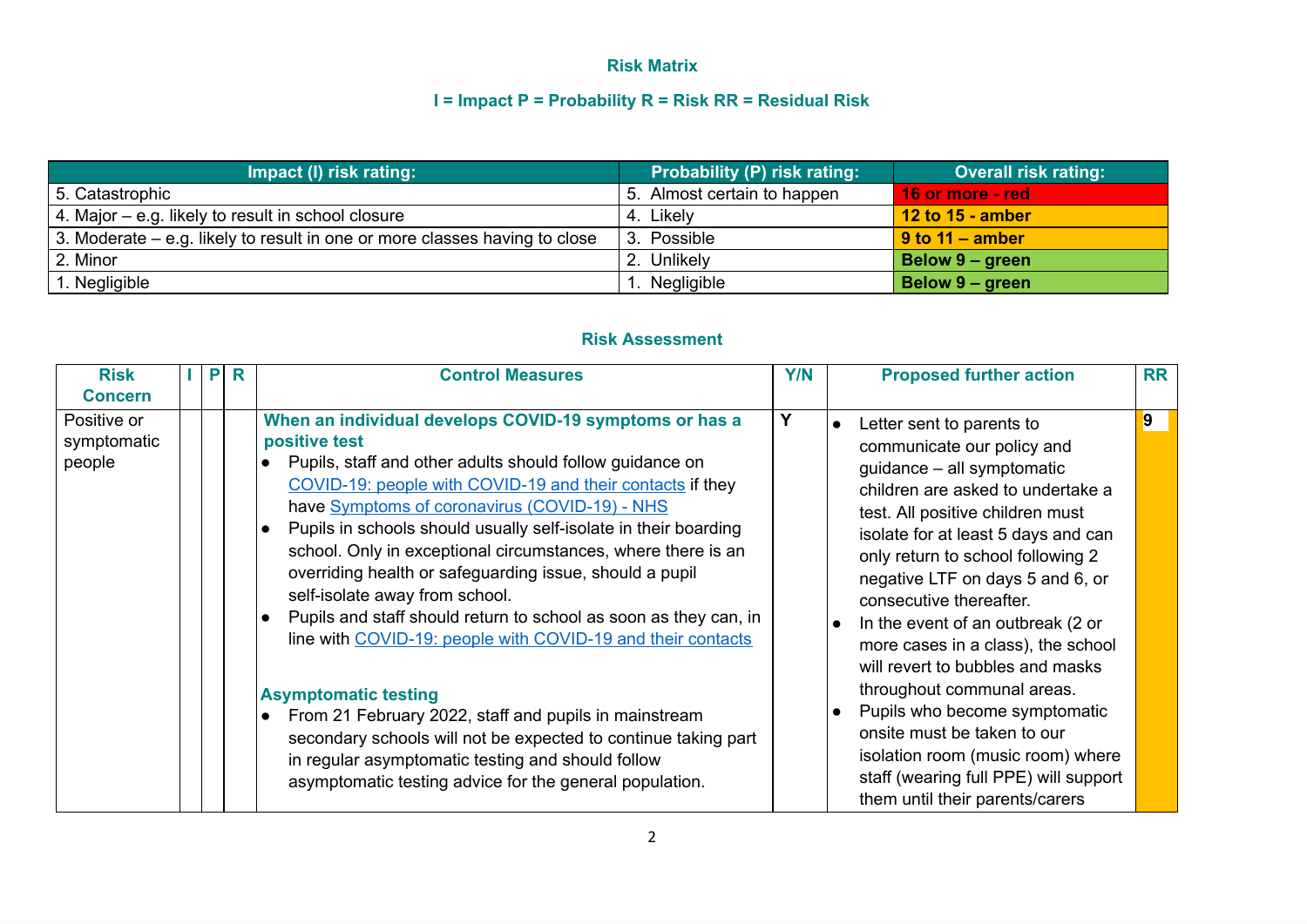| <b>Risk</b><br><b>Concern</b>                                   | H. | P | $\mathsf{R}$ | <b>Control Measures</b>                                                                                                                                                                                                                                                                                                                                                                                                                                                                                                                                                                                | <b>Y/N</b> | <b>Proposed further action</b>                                                                                                                                                                                                                                                                                                                                                                                                                                                                                                                                                                                                                                                                                                                                                                       | <b>RR</b> |
|-----------------------------------------------------------------|----|---|--------------|--------------------------------------------------------------------------------------------------------------------------------------------------------------------------------------------------------------------------------------------------------------------------------------------------------------------------------------------------------------------------------------------------------------------------------------------------------------------------------------------------------------------------------------------------------------------------------------------------------|------------|------------------------------------------------------------------------------------------------------------------------------------------------------------------------------------------------------------------------------------------------------------------------------------------------------------------------------------------------------------------------------------------------------------------------------------------------------------------------------------------------------------------------------------------------------------------------------------------------------------------------------------------------------------------------------------------------------------------------------------------------------------------------------------------------------|-----------|
|                                                                 |    |   |              | Further information is available in the NHS Get tested for<br>coronavirus.<br>In the event of an outbreak, a school may also be advised by<br>$\bullet$<br>their LCRC or director of public health to undertake testing for<br>staff and students of secondary age and above for a period of<br>time.<br>Staff and pupils in specialist SEND settings, Alternative<br>Provision, and SEND units in mainstream schools are advised<br>to continue regular twice weekly testing. For further<br>information, see <b>SEND</b> and specialist settings: additional<br><b>COVID-19 operational quidance</b> |            | collect. They will then be advised<br>to undertake a PCR. If a PCR is<br>not possible, the pupil will isolate at<br>home for 7 days. If testing is<br>possible, they will isolate for 5 days<br>(see above).<br>NO testing of pupils (PCR or<br>LFD) to be undertaken onsite as<br>our pupils cannot give consent.<br>All pupil testing to be<br>undertaken by their parents or<br>carers only.<br>In the event of staff shortage and<br>no supply available, classes may<br>have to have a rota in place to<br>enable as many students as<br>possible to continue attending.<br>• All staff and students contact will<br>be ask to undertake LFDs daily for<br>7 days<br>School continues to receive LFD<br>and staff test twice a week.<br>LFDs will continue to be made<br>available to families. |           |
| Former<br>Clinically<br>Extremely<br>Vulnerable<br>(CEV) people |    |   |              | <b>CEV</b><br>Staff or pupils who were CEV are no longer advised to shield,<br>$\bullet$<br>they should follow this Guidance for people previously<br>considered clinically extremely vulnerable from COVID-19 -<br>GOV.UK (www.gov.uk)<br>Children and young people over the age of 12 with a<br>$\bullet$<br>weakened immune system should follow quidance for people<br>whose immune system means they are at higher risk                                                                                                                                                                           | Y          | • CEV have been identified, in<br>particular those who in spite of<br>vaccination, are at higher risk of<br>serious illness from COVID-19 due<br>to a weakened immune system<br>(immunosuppressed) or specific<br>other medical conditions and<br>requires enhanced protections                                                                                                                                                                                                                                                                                                                                                                                                                                                                                                                      | 6         |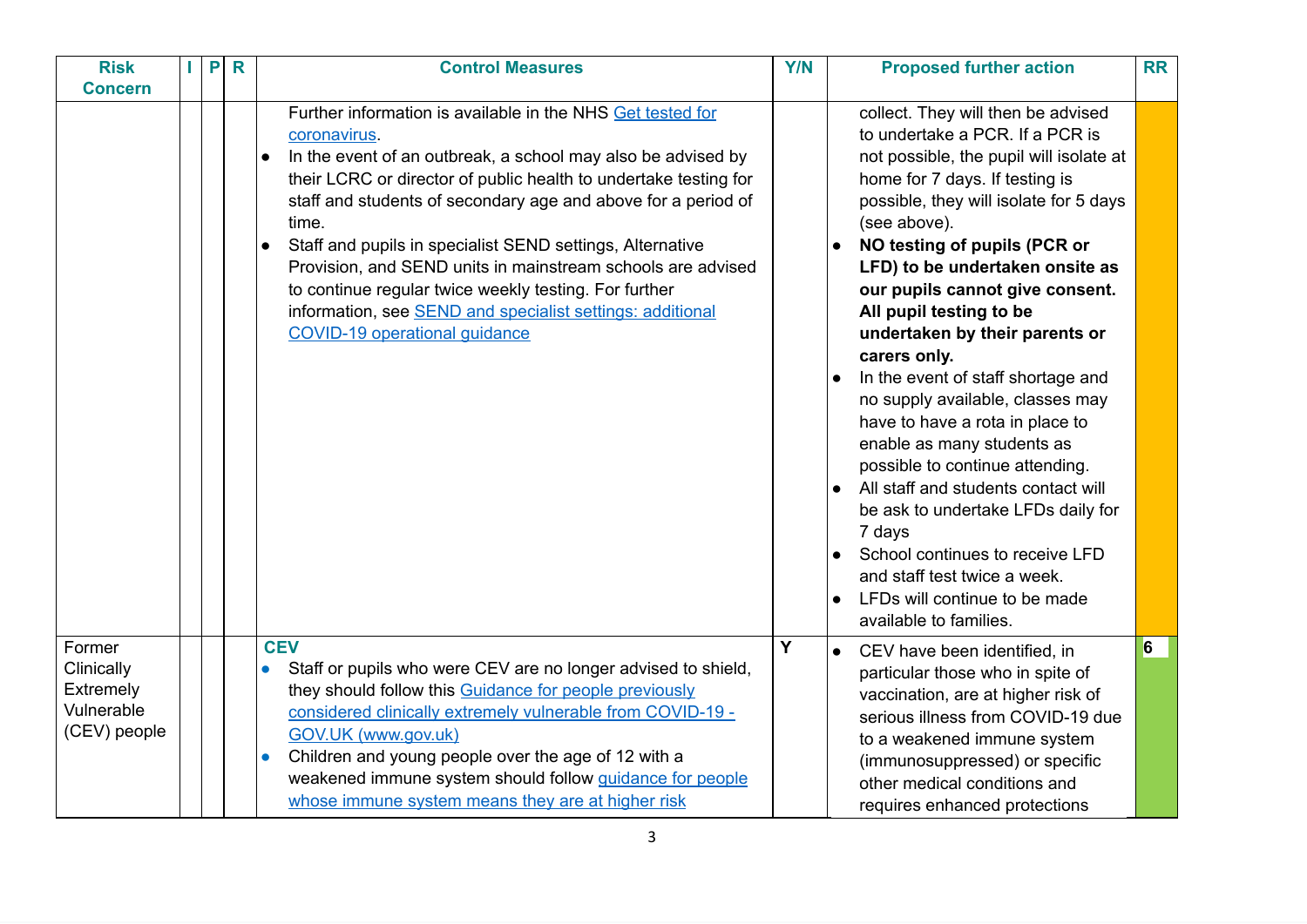| <b>Risk</b><br><b>Concern</b>        | P | $\mathsf{R}$ | <b>Control Measures</b>                                                                                                                                                                                                                                                                                                                                                                                                                                                                                                                                                                                                                                                                                                                                                                                                                                                                                                                          | <b>Y/N</b> | <b>Proposed further action</b>                                                                                                                                                                                                                                                                                                                                                                                                                                                                                                                                                                                                                | <b>RR</b>               |
|--------------------------------------|---|--------------|--------------------------------------------------------------------------------------------------------------------------------------------------------------------------------------------------------------------------------------------------------------------------------------------------------------------------------------------------------------------------------------------------------------------------------------------------------------------------------------------------------------------------------------------------------------------------------------------------------------------------------------------------------------------------------------------------------------------------------------------------------------------------------------------------------------------------------------------------------------------------------------------------------------------------------------------------|------------|-----------------------------------------------------------------------------------------------------------------------------------------------------------------------------------------------------------------------------------------------------------------------------------------------------------------------------------------------------------------------------------------------------------------------------------------------------------------------------------------------------------------------------------------------------------------------------------------------------------------------------------------------|-------------------------|
|                                      |   |              | Children and young people previously considered CEV should<br>$\bullet$<br>attend school and should follow the same Coronavirus<br>(COVID-19): quidance and support as the rest of the<br>population. In some circumstances, a child or young person<br>may have received personal advice from their Specialist or<br>clinician on additional precautions to take and they should<br>continue to follow that advice                                                                                                                                                                                                                                                                                                                                                                                                                                                                                                                              |            | such as those offered by antibody<br>and antiviral treatments, additional<br>vaccinations and potentially other<br>non-clinical interventions<br>CEVs have all had an individual<br>COVID19 risk assessment which is<br>dynamic and enables leaders to<br>advise staff to remain home where<br>risks are higher. They are also<br>advised to test more regularly and<br>wear face coverings                                                                                                                                                                                                                                                   |                         |
| Airborne<br>transmission<br>of COVID |   |              | <b>Vaccination</b><br>We recommend all school staff and eligible pupils take up the<br>offer of a vaccine where possible to do so. You can find out more<br>about the in-school vaccination programme in COVID-19<br>vaccination programme for children and young people: quidance<br>for schools<br><b>Face coverings</b><br>No longer required in school, but pupils/staff should be<br>allowed to wear if they want to.<br>Staff and pupils should follow wider advice on face coverings<br>$\bullet$<br>outside of school, including on transport to and from school.<br>Circumstances where face coverings are recommended.<br>A director of public health might advise you that face coverings<br>should temporarily be worn in communal areas or classrooms (by<br>pupils, staff and visitors, unless exempt). You should make sure<br>your contingency plans cover this possibility. (See the stepping<br>measures up and down section). | Y          | Vaccinations have been promoted<br>throughout the pandemic but there<br>are still around 20% of staff who<br>are not fully vaccinated.<br>As isolation is no longer statutory<br>$\bullet$<br>for non-vaccinated contacts, the<br>unvaccinated staff will be advised<br>to wear masks in the event of a<br>case in their class and daily LFDs<br>for 7 days.<br>From 15 <sup>th</sup> March, masks in<br>communal areas are no longer<br>required in school, but they<br>continue to be required for all<br>personal care tasks undertaken<br>with pupils<br>Learning zone bubbles continue to<br>have separate staff room to limit<br>mixing | $\overline{\mathbf{z}}$ |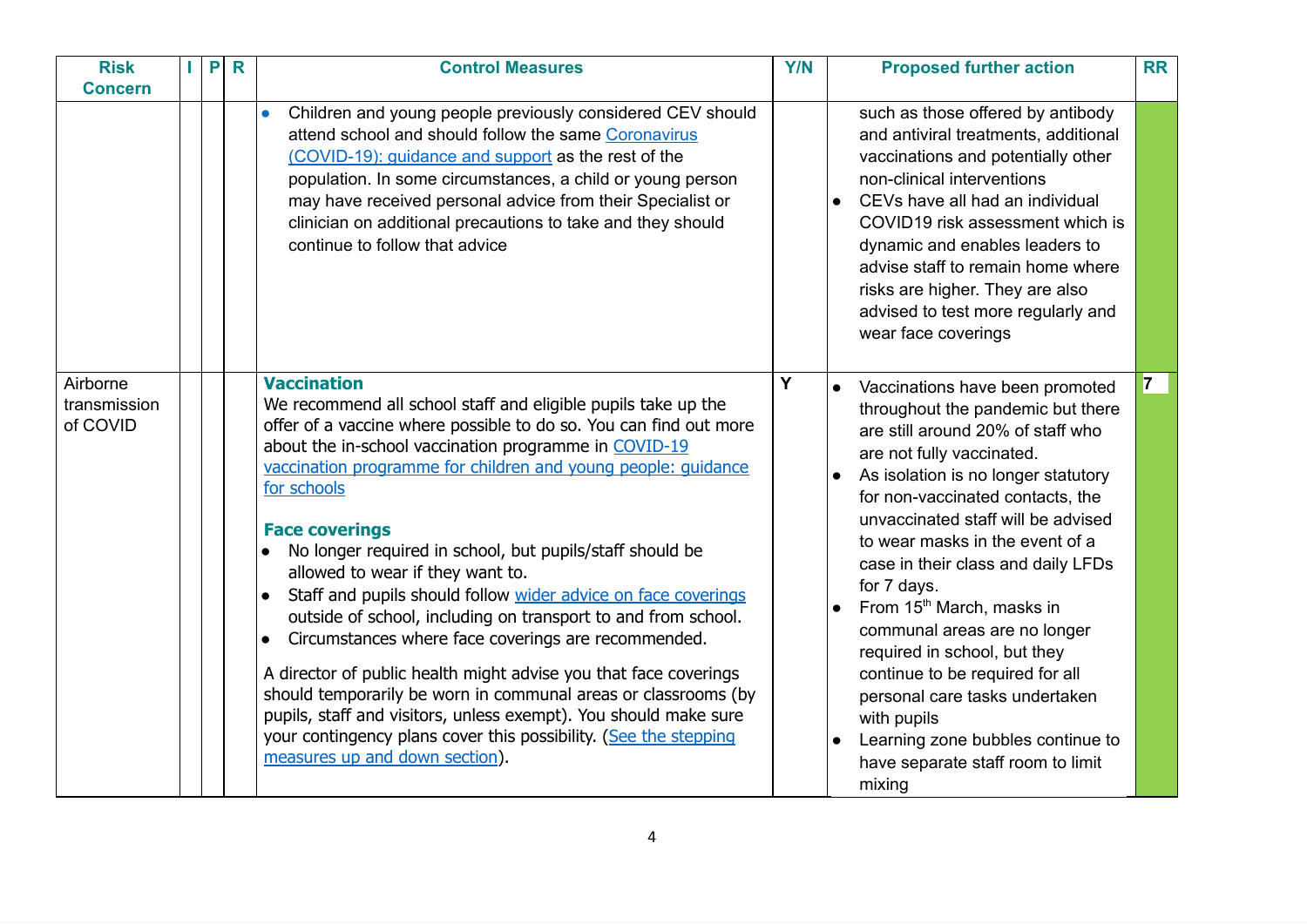| <b>Risk</b><br><b>Concern</b>        | P | R | <b>Control Measures</b>                                                                                                                                                                                                                                                                                                                                                                                                                                                                                                                                                                                                                                                                                                                                                                                                                                                                                                                                                                                                                                                                                                                                                                                                                                                                                                                         | <b>Y/N</b> | <b>Proposed further action</b>                                                                                                                                                                                                                                                                                                                                                                                                                                                                                                                                                                                                                                                                                                                                                                                                 | <b>RR</b> |
|--------------------------------------|---|---|-------------------------------------------------------------------------------------------------------------------------------------------------------------------------------------------------------------------------------------------------------------------------------------------------------------------------------------------------------------------------------------------------------------------------------------------------------------------------------------------------------------------------------------------------------------------------------------------------------------------------------------------------------------------------------------------------------------------------------------------------------------------------------------------------------------------------------------------------------------------------------------------------------------------------------------------------------------------------------------------------------------------------------------------------------------------------------------------------------------------------------------------------------------------------------------------------------------------------------------------------------------------------------------------------------------------------------------------------|------------|--------------------------------------------------------------------------------------------------------------------------------------------------------------------------------------------------------------------------------------------------------------------------------------------------------------------------------------------------------------------------------------------------------------------------------------------------------------------------------------------------------------------------------------------------------------------------------------------------------------------------------------------------------------------------------------------------------------------------------------------------------------------------------------------------------------------------------|-----------|
|                                      |   |   |                                                                                                                                                                                                                                                                                                                                                                                                                                                                                                                                                                                                                                                                                                                                                                                                                                                                                                                                                                                                                                                                                                                                                                                                                                                                                                                                                 |            | Ventilation promoted in all<br>$\bullet$<br>classrooms and rooms<br>Contingency plans in place<br>$\bullet$                                                                                                                                                                                                                                                                                                                                                                                                                                                                                                                                                                                                                                                                                                                    |           |
| Airborne<br>transmission<br>of COVID |   |   | Ventilation - keep occupied spaces well ventilated<br>When your school is in operation, it is important to ensure it is well<br>ventilated and that a comfortable teaching environment is<br>maintained.<br>You should identify any poorly ventilated spaces as part of your<br>risk assessment and take steps to improve fresh air flow in these<br>areas.<br>Mechanical ventilation is a system that uses a fan to draw fresh<br>air or extract air from a room. These should be adjusted to<br>increase the ventilation rate wherever possible and checked to<br>confirm that normal operation meets current guidance and that<br>only fresh outside air is circulated.<br>If possible, systems should be adjusted to full fresh air or, if this is<br>not possible, then systems should be operated as normal as long<br>as they are within a single room and supplemented by an outdoor<br>air supply.<br>Where mechanical ventilation systems exist, you should ensure<br>that they are maintained in accordance with the manufacturers'<br>recommendations.<br>Opening external windows can improve natural ventilation, and in<br>addition, opening internal doors can also assist with creating a<br>throughput of air. If necessary, external opening doors may also<br>be used (if they are not fire doors and where safe to do so). | Y          | $\bullet$<br>Areas of poor ventilation have<br>been identified, CO2 monitors in<br>place and air purifying unit on loan<br>The Health and Safety Executive<br>guidance on air conditioning and<br>ventilation during the COVID-19<br>pandemic and<br>The CIBSE COVID-19 advice<br>provides more information.<br>CO2 monitors have been provided<br>to state-funded education settings,<br>so staff can quickly identify where<br>ventilation needs to be improved.<br>Ventilation RA shared by the<br>SHaW team was undertaken in<br>January 2022<br>All classrooms and school meeting<br>and staff rooms continue to have<br>windows open throughout their<br>use, and external doors if safe.<br>Heating still on to ensure all<br>$\bullet$<br>students are warm and the<br>temperature in class is comfortable<br>for all. |           |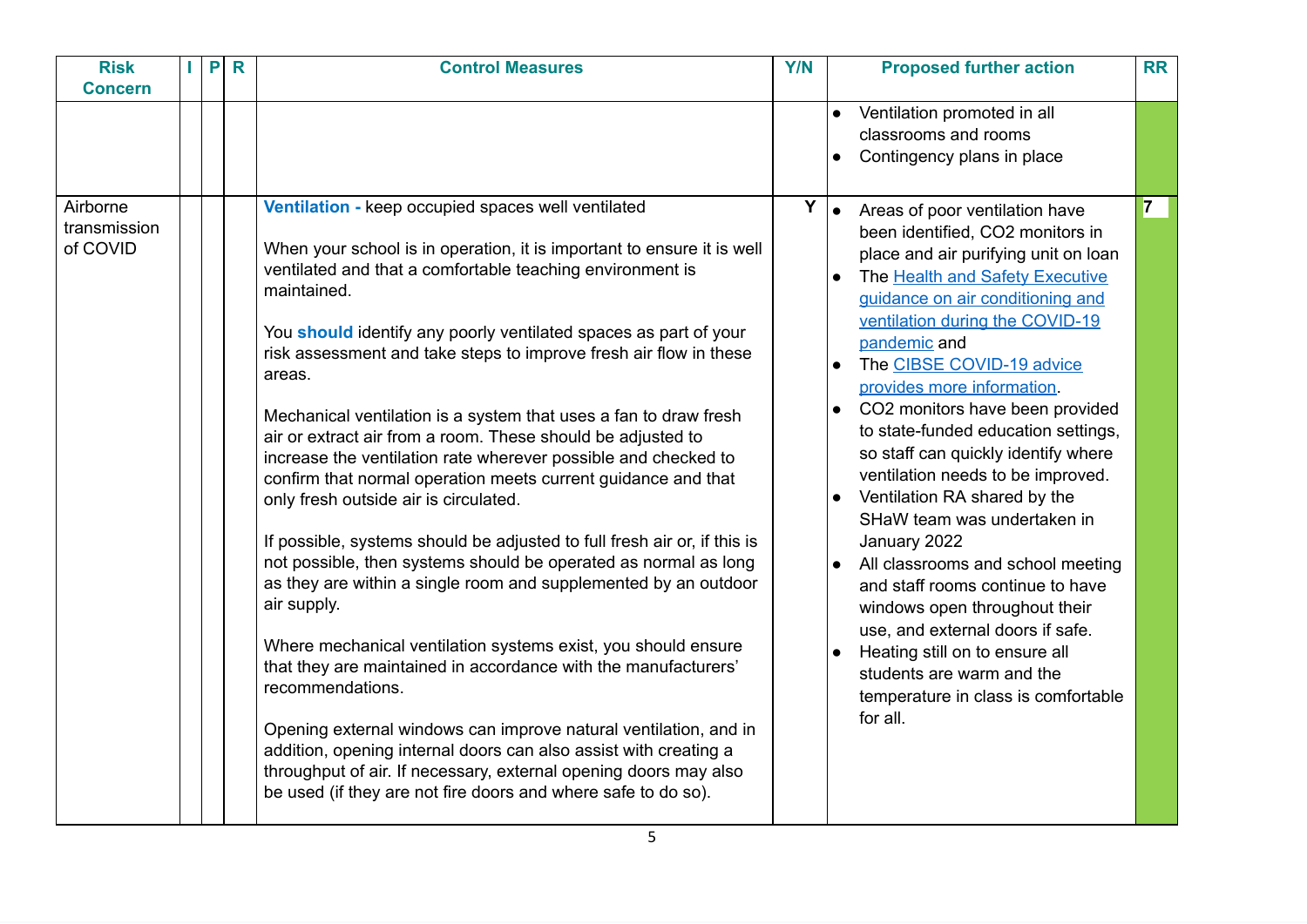| <b>Risk</b><br><b>Concern</b> |  | <b>PR</b> | <b>Control Measures</b>                                                                                                                                                                                                                                                                                                                                                                                                                                                                                                                                                                                                                                                                                                                                                                                                                                                                            | <b>Y/N</b> | <b>Proposed further action</b>                                                                                                                                                                                                                                                                                                                                                                                                                                                                                                                                                                                                                     | <b>RR</b> |
|-------------------------------|--|-----------|----------------------------------------------------------------------------------------------------------------------------------------------------------------------------------------------------------------------------------------------------------------------------------------------------------------------------------------------------------------------------------------------------------------------------------------------------------------------------------------------------------------------------------------------------------------------------------------------------------------------------------------------------------------------------------------------------------------------------------------------------------------------------------------------------------------------------------------------------------------------------------------------------|------------|----------------------------------------------------------------------------------------------------------------------------------------------------------------------------------------------------------------------------------------------------------------------------------------------------------------------------------------------------------------------------------------------------------------------------------------------------------------------------------------------------------------------------------------------------------------------------------------------------------------------------------------------------|-----------|
|                               |  |           | You should balance the need for increased ventilation while<br>maintaining a comfortable temperature                                                                                                                                                                                                                                                                                                                                                                                                                                                                                                                                                                                                                                                                                                                                                                                               |            |                                                                                                                                                                                                                                                                                                                                                                                                                                                                                                                                                                                                                                                    |           |
| Hygiene                       |  |           | <b>Ensure good hygiene for everyone</b><br><b>Hand hygiene</b><br>Frequent and thorough hand cleaning should now be regular<br>practice. You should continue to ensure that pupils clean their<br>hands regularly. This can be done with soap and water or hand<br>sanitiser.<br><b>Respiratory hygiene</b><br>The 'catch it, bin it, kill it' approach continues to be very important.<br>The e-Bug COVID-19 website contains free resources for you,<br>including materials to encourage good hand and respiratory<br>hygiene.<br>Use of personal protective equipment (PPE)<br>Most staff in schools will not require PPE beyond what they would<br>normally need for their work. The guidance on The use of<br>personal protective equipment (PPE) in education, childcare and<br>children's social care settings, including for aerosol generating<br>procedures (AGPs) - GOV.UK (www.gov.uk) |            | $Y \mid \bullet$ There is sufficient supplies of soap<br>and hand sanitiser<br>Review of the e-Bug COVID-19<br>website<br>PPE needs - regular stock take<br>and orders to ensure sufficient<br>PPE is available at all times for all<br>staff, including face masks for<br>visitors. PPE should be used for all<br>personal care tasks (eating and<br>toileting)<br>Regular H&S reminders<br>Part of the induction for new staff<br>(including doning and doffing)<br>Although PPE is no longer required<br>in communal areas, facemasks will<br>continue to be available for staff<br>who wish to continue to use them<br>in class/communal areas | 7         |
| Cleaning                      |  |           | Maintain appropriate cleaning regimes, using standard<br>products such as detergents<br>You should put in place and maintain an appropriate cleaning<br>schedule. This should include regular cleaning of areas and<br>equipment (for example, twice per day), with a particular focus on<br>frequently touched surfaces. UKHSA has published guidance on<br>the cleaning in non-healthcare settings outside the home -<br>GOV.UK (www.gov.uk)                                                                                                                                                                                                                                                                                                                                                                                                                                                     |            | $Y \mid \bullet$ Our cleaning regime is reviewed<br>regularly and cleaners prioritise<br>high frequency touch points<br>All staff advised to continue to<br>"clean as they go" throughout the<br>day, especially the frequently<br>touched or shared surfaces.                                                                                                                                                                                                                                                                                                                                                                                     |           |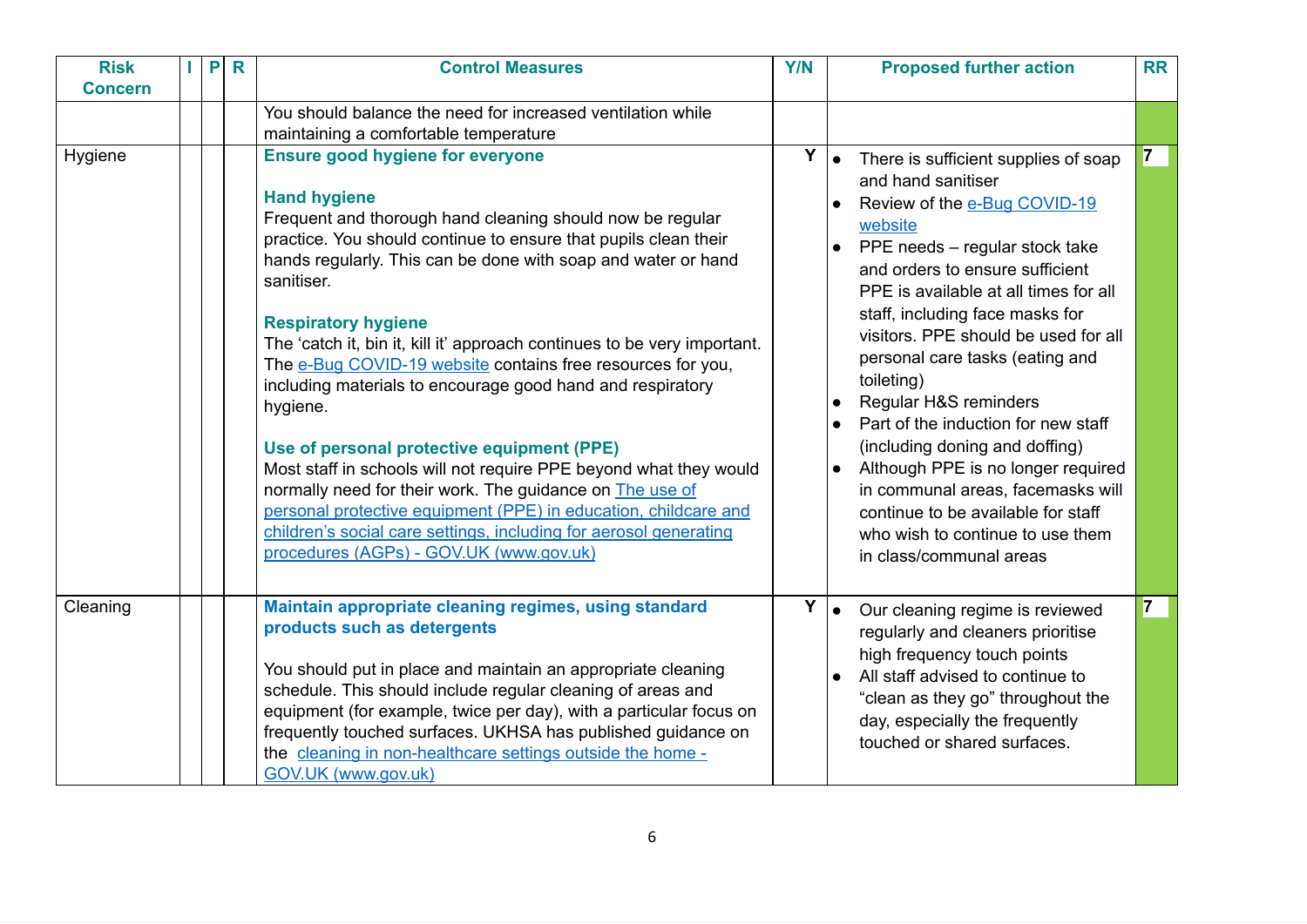| <b>Risk</b><br><b>Concern</b>                  | P | $\mathsf{R}$ | <b>Control Measures</b>                                                                                                                                                                                                                                                                                                                                                                                                                                                                                                                                                                                                                                                                                                                                                                                                                                                                                                                                                                                                                                                                                          | <b>Y/N</b> | <b>Proposed further action</b>                                                                                                                                                                                                                                                                                                                                                                                                                                                                                                                                                                                                                                  | <b>RR</b> |
|------------------------------------------------|---|--------------|------------------------------------------------------------------------------------------------------------------------------------------------------------------------------------------------------------------------------------------------------------------------------------------------------------------------------------------------------------------------------------------------------------------------------------------------------------------------------------------------------------------------------------------------------------------------------------------------------------------------------------------------------------------------------------------------------------------------------------------------------------------------------------------------------------------------------------------------------------------------------------------------------------------------------------------------------------------------------------------------------------------------------------------------------------------------------------------------------------------|------------|-----------------------------------------------------------------------------------------------------------------------------------------------------------------------------------------------------------------------------------------------------------------------------------------------------------------------------------------------------------------------------------------------------------------------------------------------------------------------------------------------------------------------------------------------------------------------------------------------------------------------------------------------------------------|-----------|
| Vulnerable<br>Children                         |   |              | <b>Vulnerable Children</b><br>Where pupils who are self-isolating are within our definition of<br>vulnerable, it is very important that you put systems in place to<br>keep in contact with them, particularly if they have a social worker.<br>Some children may be vulnerable who are not officially in<br>statutory systems and schools should seek to support any<br>children who they believe may have challenging circumstances at<br>home.<br>When a vulnerable pupil is self-isolating, you should:<br>notify their social worker (if they have one) and, for<br>looked-after children, the local authority virtual school head<br>agree with the social worker the best way to maintain contact<br>$\bullet$<br>and offer support You should have procedures in place to:<br>check if a vulnerable pupil is able to access remote education<br>support<br>support them to access it (as far as possible)<br>$\bullet$<br>regularly check if they are accessing remote education<br>keep in contact with them to check their wellbeing and refer<br>onto other services if additional support is needed. | Y          | lo l<br>All Vulnerable children are<br>identified and monitored through<br>CPOMS.<br>In the event of a partial and<br>$\bullet$<br>temporary class closure the<br>identified students are prioritised<br>for a full time place.<br>If a vulnerable student is isolating<br>following a positive result, DSL and<br>teachers will keep in contact to<br>ensure their welfare and wellbeing.<br>If they are well enough to access<br>remote education, they will receive<br>support to access (including a<br>device if they do not have one<br>already)<br>In the event of a vulnerable<br>$\bullet$<br>students having to isolate, their SW<br>will be informed | 7         |
| Staff and<br>Pupil<br>wellbeing and<br>support |   |              | <b>Staff and Pupil wellbeing and support</b><br>Some staff and pupils may be experiencing a variety of emotions<br>in response to the COVID-19 pandemic, such as anxiety, stress or<br>low mood. You can access useful links and sources of support on<br>Promoting and supporting mental health and wellbeing in schools<br>and colleges                                                                                                                                                                                                                                                                                                                                                                                                                                                                                                                                                                                                                                                                                                                                                                        |            | $Y _{\bullet}$<br>Wellbeing support for pupils<br>Wellbeing support for staff -<br>$\bullet$<br>Employee Assistance program<br>Open door policy for staff, pupils<br>and their families                                                                                                                                                                                                                                                                                                                                                                                                                                                                         | 8         |
| Events                                         |   |              | Hold events outdoor where possible<br><b>Ensure good hygiene for everyone</b><br>Cleaning - As above especially before and after the<br>event                                                                                                                                                                                                                                                                                                                                                                                                                                                                                                                                                                                                                                                                                                                                                                                                                                                                                                                                                                    |            | $Y _{\bullet}$<br>Information on the LFT and<br>self-isolation when planning an<br>event will be shared with all<br>stakeholders.<br>Any visitors to school continue to<br>complete a COVID visitor                                                                                                                                                                                                                                                                                                                                                                                                                                                             | $\bf{8}$  |